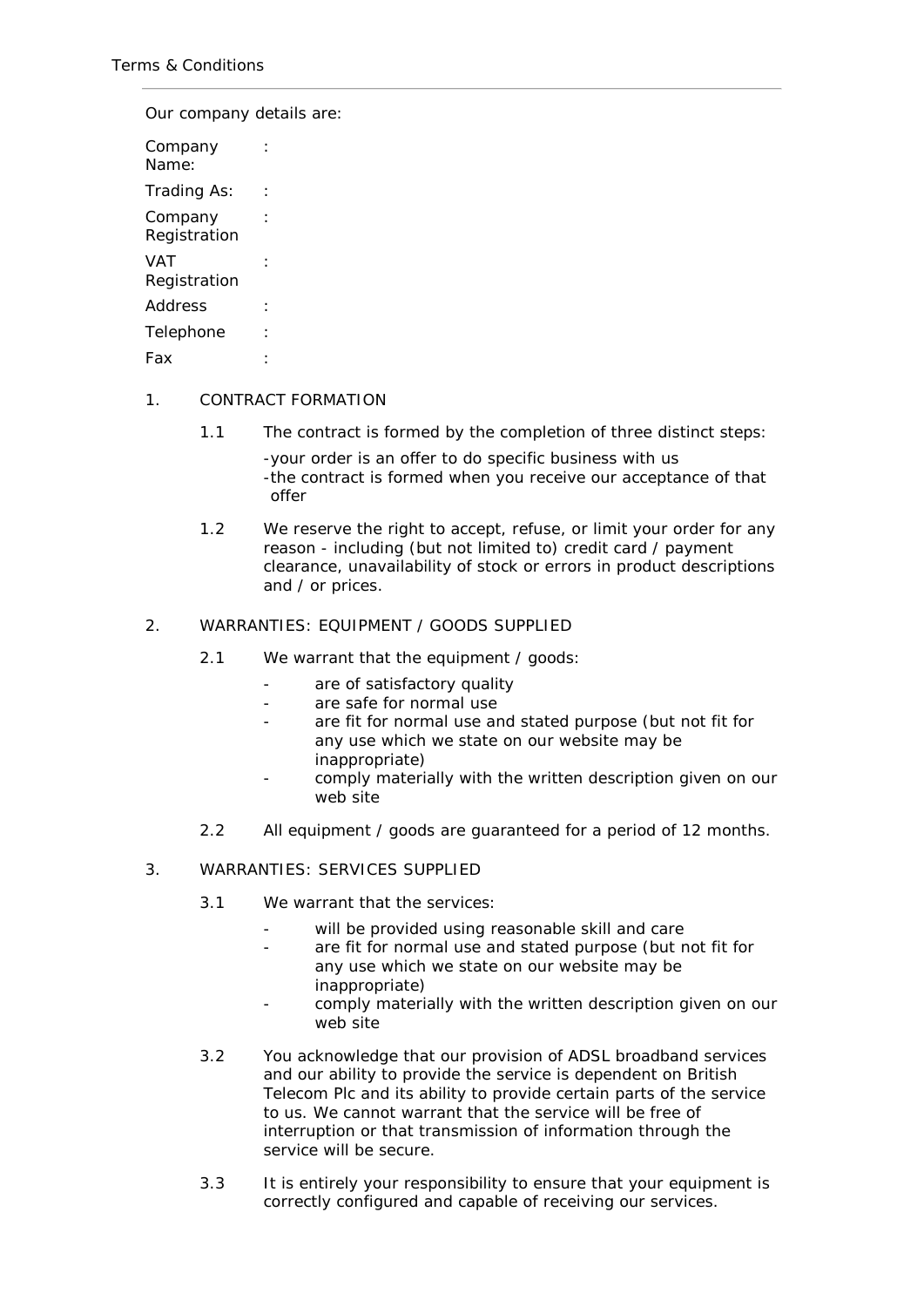3.4 It is not technically possible to provide the service free from errors and / or faults and we do not undertake to do so. We operate a [support](http://www.getonlinebroadband.com/support/index.html) facility to enable errors and / or faults to be reported and resolved but we cannot warrant that all errors and / or faults will be corrected.

# 4. DELIVERY ARRANGEMENTS

- 4.1 We intend to deliver / supply the equipment / goods and services on the date set out on our order confirmation or, in any event, within 21 working days of receiving your order. If a particular delivery date is critical for you, you must tell us so in writing when, or before, you place your order; we will do our best to meet your deadline but we cannot guarantee to do so.
- 4.2 If we are unable to deliver the equipment / goods within 21 working days of receiving your order, we will tell you at the earliest opportunity and you will have the right to cancel the order. In that event, we will promptly refund any money you have paid.
- 4.3 All offers are subject to availability. Additionally ADSL broadband services are subject to suitable BT telephone line and site survey if required. If we cannot supply your order, we will refund your money promptly.
- 4.4 We will deliver by normal post, Recorded, Registered, Special Delivery or courier as appropriate and at our discretion.
- 5. YOUR RIGHT TO CANCEL
	- 5.1 You have the right to cancel your order for equipment / goods at any time up to seven days after you receive the goods ('the time allowed').
	- 5.2 If you decide to cancel your order for equipment / hardware, you should tell us (in writing) within the time allowed. It is up to you to make sure that your cancellation reaches us in time.
	- 5.3 If you do cancel your order for equipment / goods, you must not use or have used the goods and you must keep them safe. It shall be your responsibility and at your cost to arrange safe return of the equipment / hardware to us.
	- 5.4 Orders for broadband services cannot be cancelled once activated and the cancellation provisions of the Consumer Protection (Distance Selling) Regulations 2000 will not apply to this service.
- 6. INSPECTION OF GOODS
	- 6.1 You should inspect and test the equipment / goods at the earliest opportunity. If the goods are defective or otherwise in breach of the contract terms ('a justified reason', you have the right to return them to us but you should do so within a reasonable time.
	- 6.2 Upon return of the equipment / goods for a justified reason you have the right to either a full refund of the price of the goods or a replacement (if available). If, instead, you ask us to repair the equipment / goods you will not lose your right to return them again if they are still not satisfactory.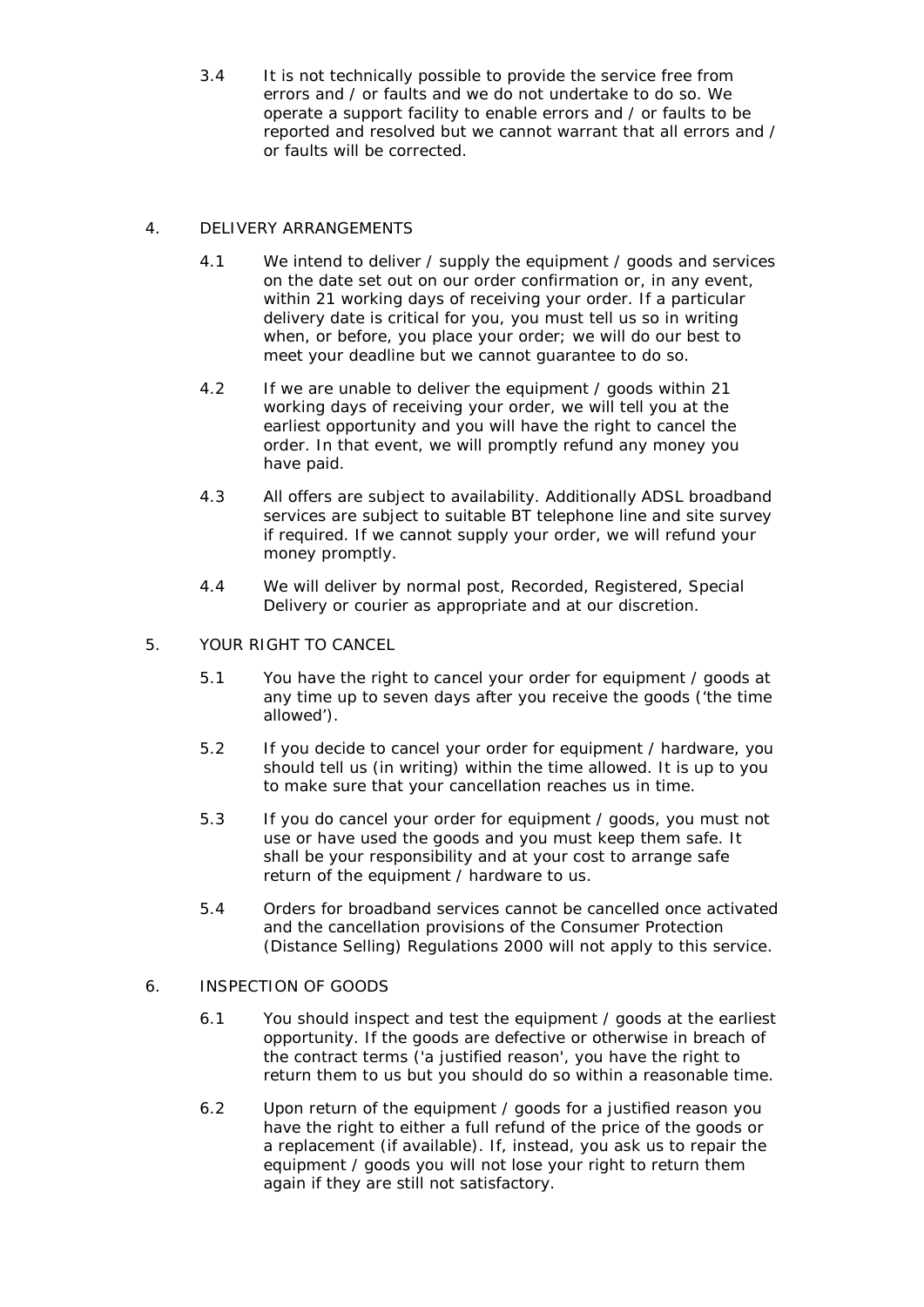# 7. AVAILABILITY AND PRICING

- 7.1 All equipment / goods and services are supplied subject to availability.
- 7.2 ADSL broadband services are additionally supplied subject to line tests performed by British Telecom plc.
- 7.3 We have the right to change our prices at any time without advance warning and all prices exclude UK VAT at 20% unless specifically stated otherwise.

# 8. PERSONAL INFORMATION / SECURITY

- 8.1 We guarantee that any personal information you send us online will be secure.
- 8.2 Information that you provide to us must be true, accurate and complete. You agree to inform us of any changes in your details (contact details, address, telephone number or email address) by contacting us at: **XXXXXX**

## 9. CONTRACT TERM AND TERMINATION

- 9.1 Broadband services are 12 months minimum contract periods:
- 9.2 After the initial minimum contract period either party may terminate the contract by giving 30 days notice in writing to the other.
- 9.3 We reserve the right to immediately terminate the contract at any time due to abuse and / or material breach of your agreement with us or breach of our [Acceptable Usage Policies](http://www.getonlinebroadband.com/usage-policy.html) (which you acknowledge to have read).
- 9.4 Upon termination any fees pre-paid by you for unused time remaining, less any charges outstanding on your account, will be calculated and returned to you either by the same method as they were paid or by cheque (at our discretion).
- 9.5 Either party may terminate this agreement immediately by giving notice in writing to the other, if the other:
	- commits a material breach of this agreement which cannot be remedied
	- is the subject of a bankruptcy order, or becomes insolvent, or goes into voluntary or compulsory liquidation, or a receiver or administrator is appointed over their assets

## 10. COMPLAINTS

The addresses to which you should write if you have any complaint are: Attn: Customer Services Department **XXXXXXXX**

## 11. DESCRIPTIONS

We do our best to ensure that the descriptions and illustrations of the goods we supply are fair, honest and accurate.

# 12. ACCEPTABLE USAGE

It is a condition of this contract that you comply at all times with our [Acceptable Usage Policies](http://www.getonlinebroadband.com/usage-policy.html) (as may be updated from time to time).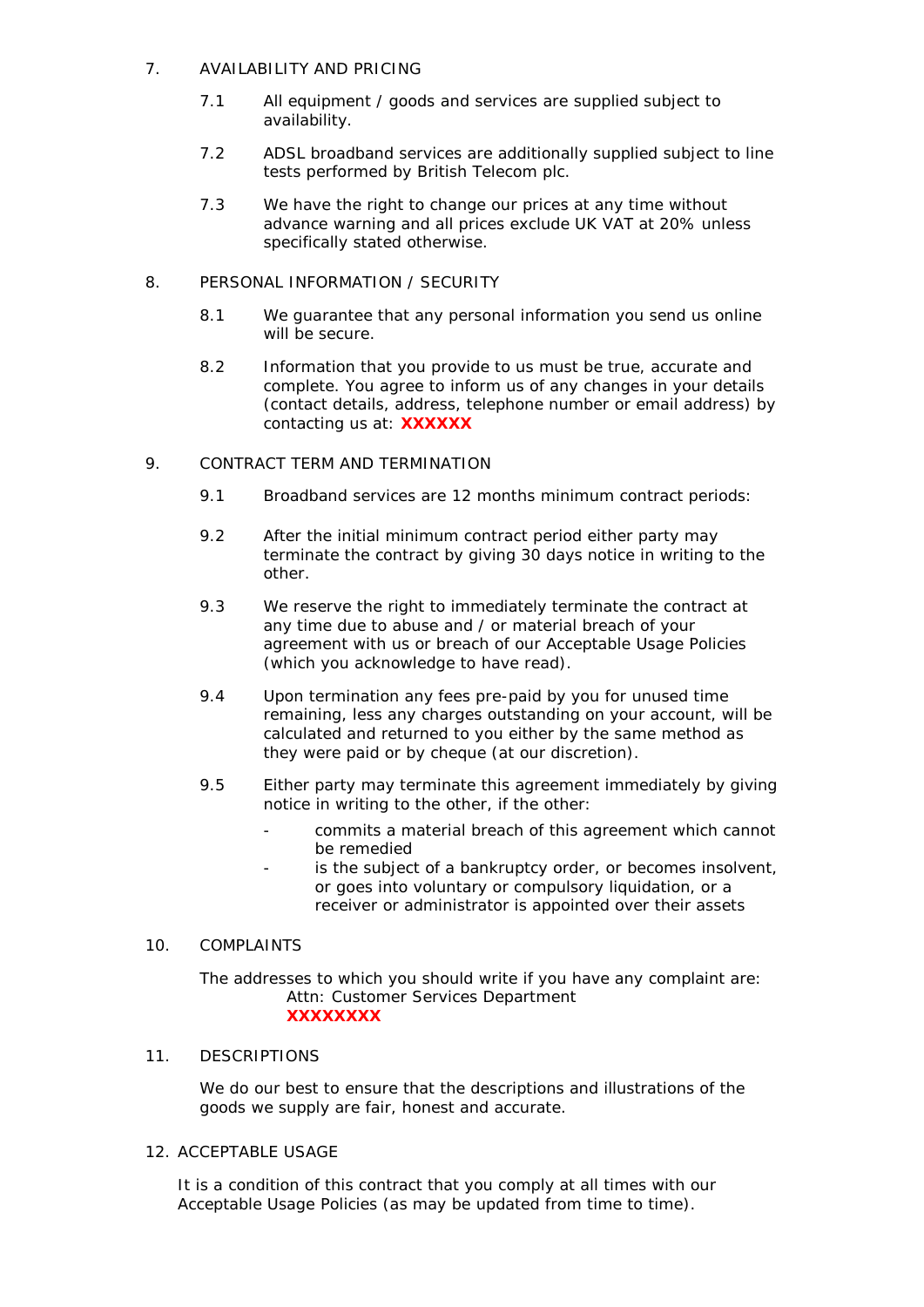If you breach our [Acceptable Usage Policy](http://www.getonlinebroadband.com/usage-policy.html) we are entitled to suspend or restrict your service and cancel this contract and / or take such as action as detailed in the [Acceptable Usage Policy.](http://www.getonlinebroadband.com/usage-policy.html)

13. STATUTORY RIGHTS

Nothing in this contract affects your statutory rights.

14 **MISTAKES IN BILLS** 

If we make a mistake in any bill, we will correct it as soon as the mistake comes to our attention, and we will, if appropriate, refund any money to you promptly.

15. RECORDS OF CONTRACTS

We maintain records of all contracts, and, if you so request, we will provide you with a copy of any contract between us and you entered into within the last 24 months.

- 16. PRIVACY
	- 16.1 We will use the information you give us, and information arising from our dealings with you ('personal data') to enable us to perform our obligations to you. We may also analyse your personal data, for example, for marketing and market research purposes.
	- 16.2 We will comply with our statutory obligations in relation to your personal data, and we will not pass on any 'sensitive data' (as defined in the Data Protection Act 1998) without your prior consent. However, it will be necessary to pass your details on to our suppliers so the goods / services can be provided - in all cases we will only pass on the minimum details that are required.
	- 16.3 You have the right to ask us for a copy of your personal data, and to correct any mistakes.
	- 16.4 We may monitor or record calls for training or to improve the quality of our customer service.

## 17. THIRD PARTY ISSUES

Unless the contract states otherwise in writing, the benefit of this contract is personal to you and only you can enforce the contractual terms.

#### 18. SEVERABILITY & CONFLICT OF TERMS

- 18.1 If a court decides that any part of these terms is void, voidable or unenforceable, the rest of these terms shall continue to be valid and enforceable. A court will, if possible, modify the offending term to the minimum extent necessary to make it valid.
- 18.2 If you are a business, our standard terms and conditions are to prevail over any you seek to impose.

#### 19. FORCE MAJEURE

We are not liable to you for any failure to perform our obligations due to circumstances outside our control.

#### 20. OWNERSHIP / LATE PAYMENT

20.1 Equipment / goods supplied belong to us legally and beneficially until